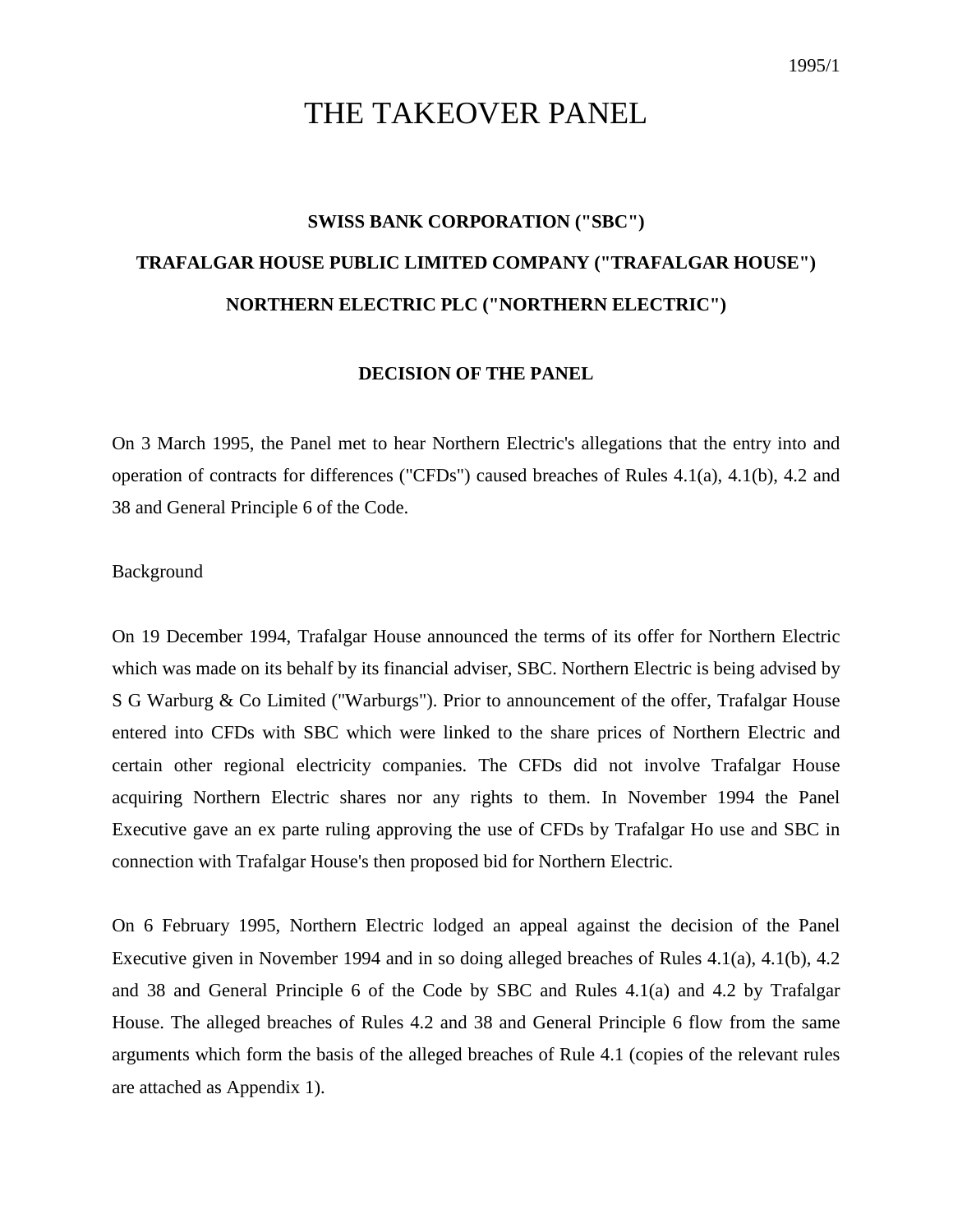On 9 February, the Panel Executive made a procedural ruling that Northern Electric's appeal could not be heard by the Panel until it was clear that there would be no criminal proceedings. On 14 February Warburgs, on behalf of Northern Electric, appealed this procedural decision to the Panel.

At the hearing before the Panel on 24 February, the issue which the Panel had to determine was whether Northern Electric's appeal, relating to the alleged breaches of the Code, should be heard and determined forthwith or whether the hearing of the appeal should be deferred.

## Procedural hearing

The Panel was of the view that the opportunity for a party to appeal forthwith against a ruling of the Panel Executive should only be denied in the most exceptional circumstances. In the view of the Panel, no such exceptional circumstances existed in this case. Accordingly, the Panel upheld Northern Electric's appeal.

The Panel, however, granted leave for an appeal to the Appeal Committee against the Panel's decision on the procedural issue.

The Appeal Committee met on 28 February to hear an appeal by SBC against the Panel decision on 24 February. This appeal was supported by Trafalgar House and resisted by Northern Electric.

The Appeal Committee were unanimous in dismissing the appeal.

#### Substantive hearing

On the basis of the evidence and the submissions put before it today, the Panel concluded that none of the Rules or the General Principle in respect of which breaches were alleged were in fact breached by either SBC or Trafalgar House. The Panel was satisfied that SBC and Trafalgar House had taken all reasonable steps to ensure compliance with the Code.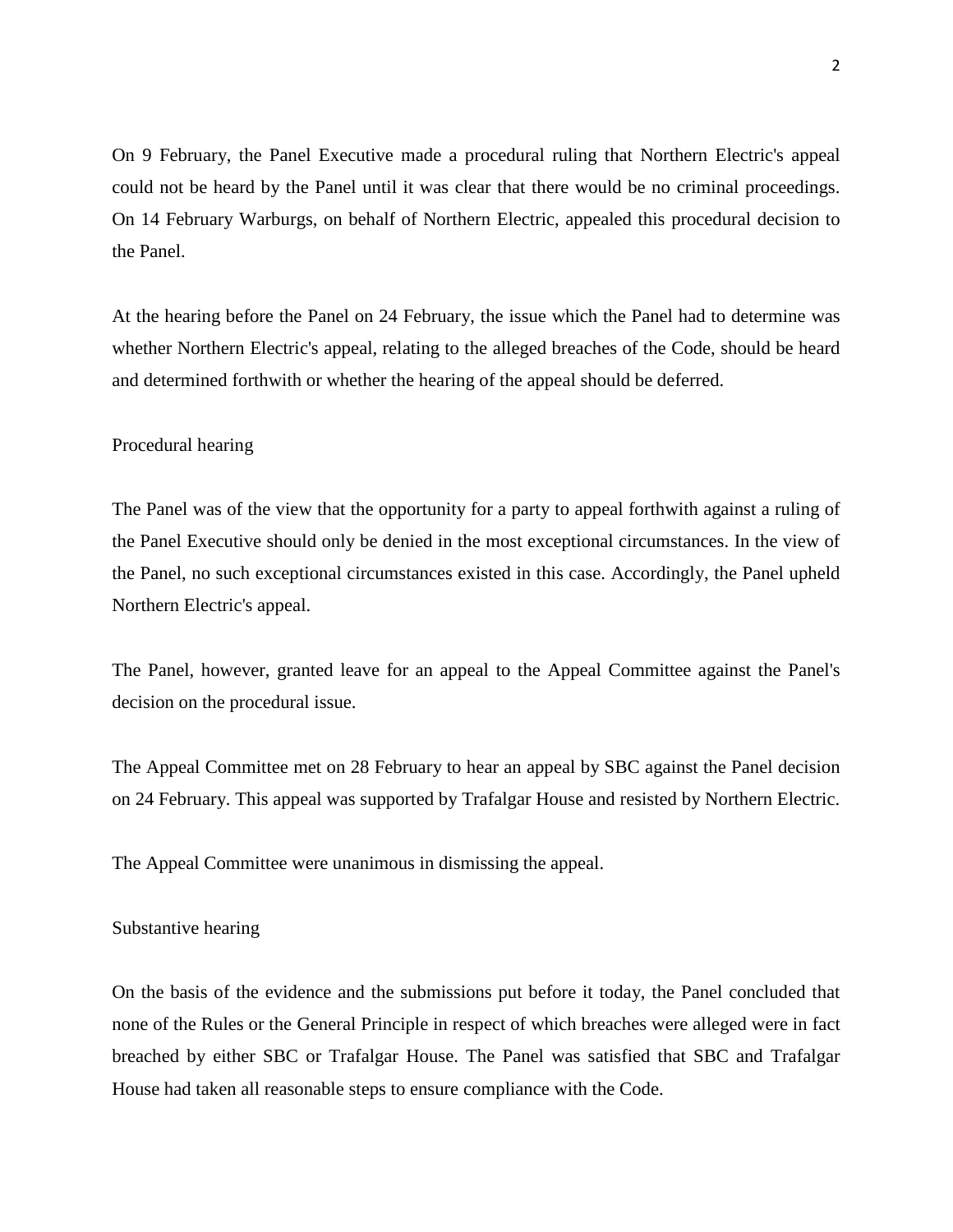The appeal was accordingly dismissed.

The Panel nevertheless took the view that this case raised a number of significant issues and has therefore asked the Panel Executive urgently to review the use of derivative products in takeover situations and the relevant exemptions afforded to market-makers. Meanwhile, parties and practitioners planning to employ derivative products in takeovers must consult the Panel in advance of embarking on any course of action which involves derivative products either during or preparatory to a takeover.

3 March 1995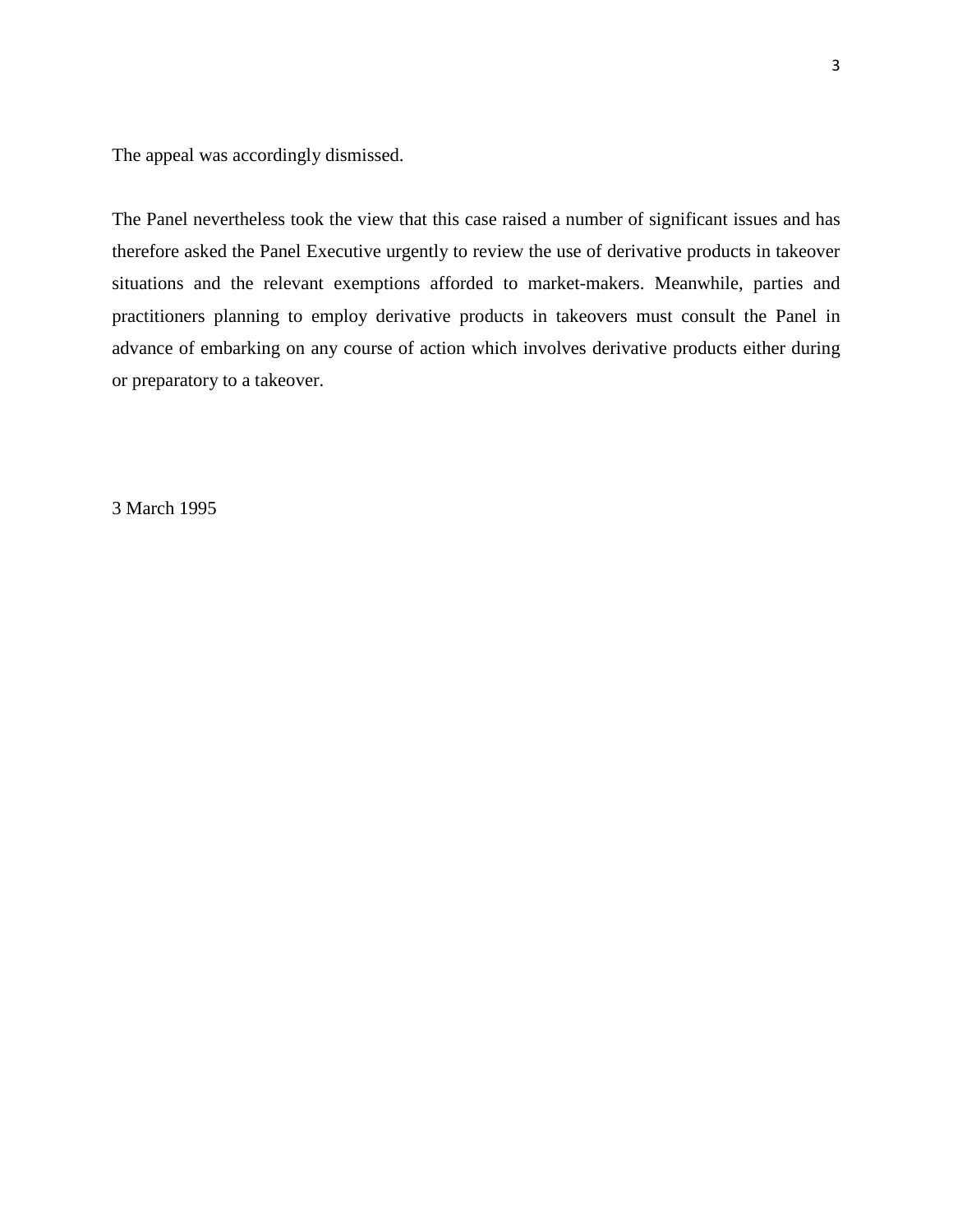**APPENDIX 1**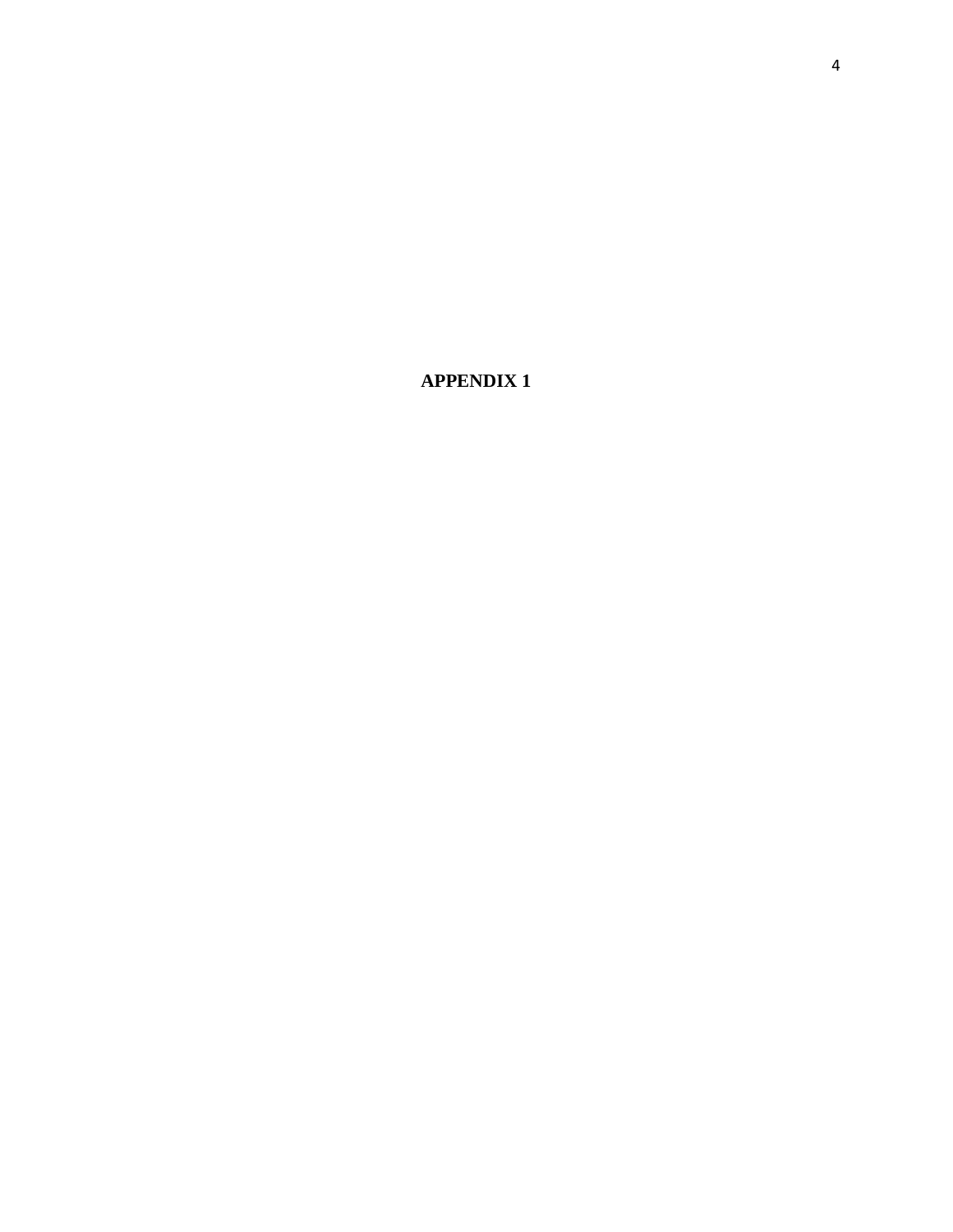## **SECTION E. DEALINGS AND RESTRICTIONS ON THE**

#### **ACQUISITION OF**

## **SHARES AND RIGHTS OVER SHARES**

## **RULE 4**

*NB Notwithstanding the provisions of Rule 4, a person may be precluded from dealing or procuring others to deal by virtue of restrictions contained in the Company Securities (Insider Dealing) Act 1985. Where the Panel becomes aware of instances to which such restrictions may be relevant, it will inform the Department of Trade and Industry.*

## **4.1 PROHIBITED DEALINGS BY PERSONS OTHER THAN THE OFFEROR**

- (a) No dealings of any kind (including option business) in securities of the offeree company by any person, not being the offeror, who is privy to confidential pricesensitive information concerning an offer or contemplated offer may take place between the time when there is reason to suppose that an approach or an offer is contemplated and the announcement of the approach or offer or of the termination of the discussions.
- (b) No person who is privy to such information may make any recommendation to any other person as to dealing in the relevant securities.
- (c) No such dealings may take place in securities of the offeror except where the proposed offer is not price-sensitive in relation to such securities.

## **4.2 RESTRICTION ON DEALINGS BY THE OFFEROR AND CONCERT PARTIES**

During an offer period, the offeror and persons acting in concert with it must not sell any securities in the offeree company except with the prior consent of the Panel and following 24 hours public notice that such sales might be made. The Panel will not give consent for sales where a mandatory offer under Rule 9 is being made. Sales below the value of the offer will not be permitted. After there has been an announcement that sales may be made, neither the offeror nor persons acting in concert with it may make further purchases and only in exceptional circumstances will the Panel permit the offer to be revised.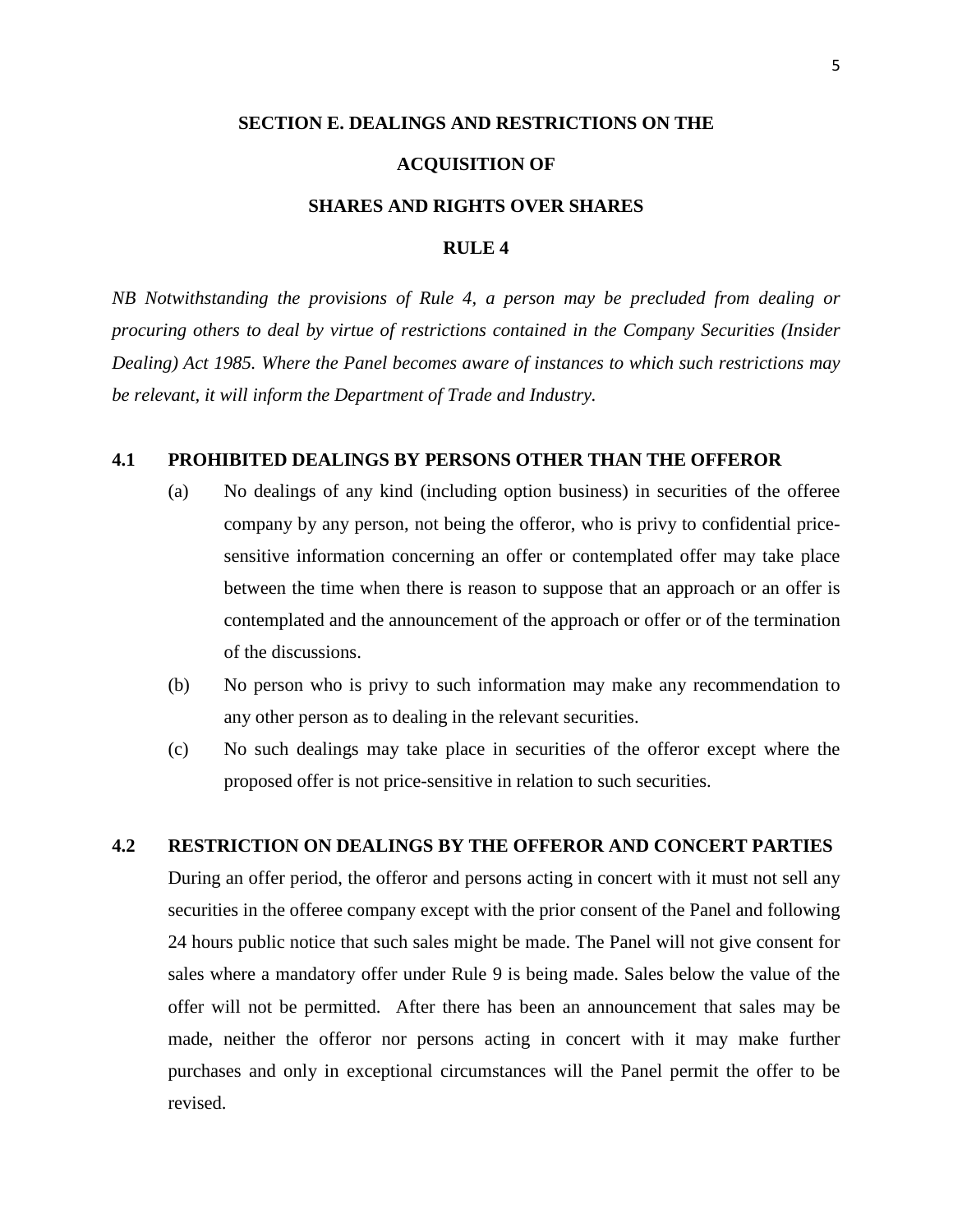## **RULE 4** *CONTINUED*

## *NOTES ON RULES 4.1 and 4.2*

#### *1*. *Other circumstances in which dealings may not take place*

*An offeror or other persons may also be restricted from dealing or procuring others to deal in certain other circumstances, eg before the announcement of an offer, if the offeror has been supplied by the offeree company with confidential price-sensitive information in the course of offer discussions.*

### *2. Consortium offers and joint offerors*

*If an offer is to be made by more than one offeror or by a company formed by a group of persons to make an offer or by any other consortium offer vehicle, the offerors or group involved will normally be considered to be in a consortium for the purpose of this Note.*

*The Panel must be consulted before any purchases of offeree company securities are made by members or potential members of a consortium. If there are existing holdings of such securities, it will be necessary to satisfy the Panel that they were acquired before the consortium was formed or contemplated.*

*It will not normally be acceptable for members of a consortium to purchase such securities unless there are, for example, when a consortium company is to be the offeror, appropriate arrangements to ensure that such purchases are made proportionate to members interests in the consortium company or under arrangements which give no profit to the purchaser. The Panel will also be concerned to ensure that the purposes of the Code are not avoided through characterising persons acting in concert as joint offerors.*

## *3. No-profit arrangements*

*Arrangements made by a potential offeror with a person acting in concert with it, whereby offeree company securities are purchased by the person acting in concert, on the basis that the offeror will bear all the risks and receive all the benefits, are not prohibited by this Rule. Arrangements which contain a benefit or potential benefit to the person acting in concert (beyond normal expenses and carrying costs) are, however, normally prohibited. In cases of doubt, the Panel must be consulted.*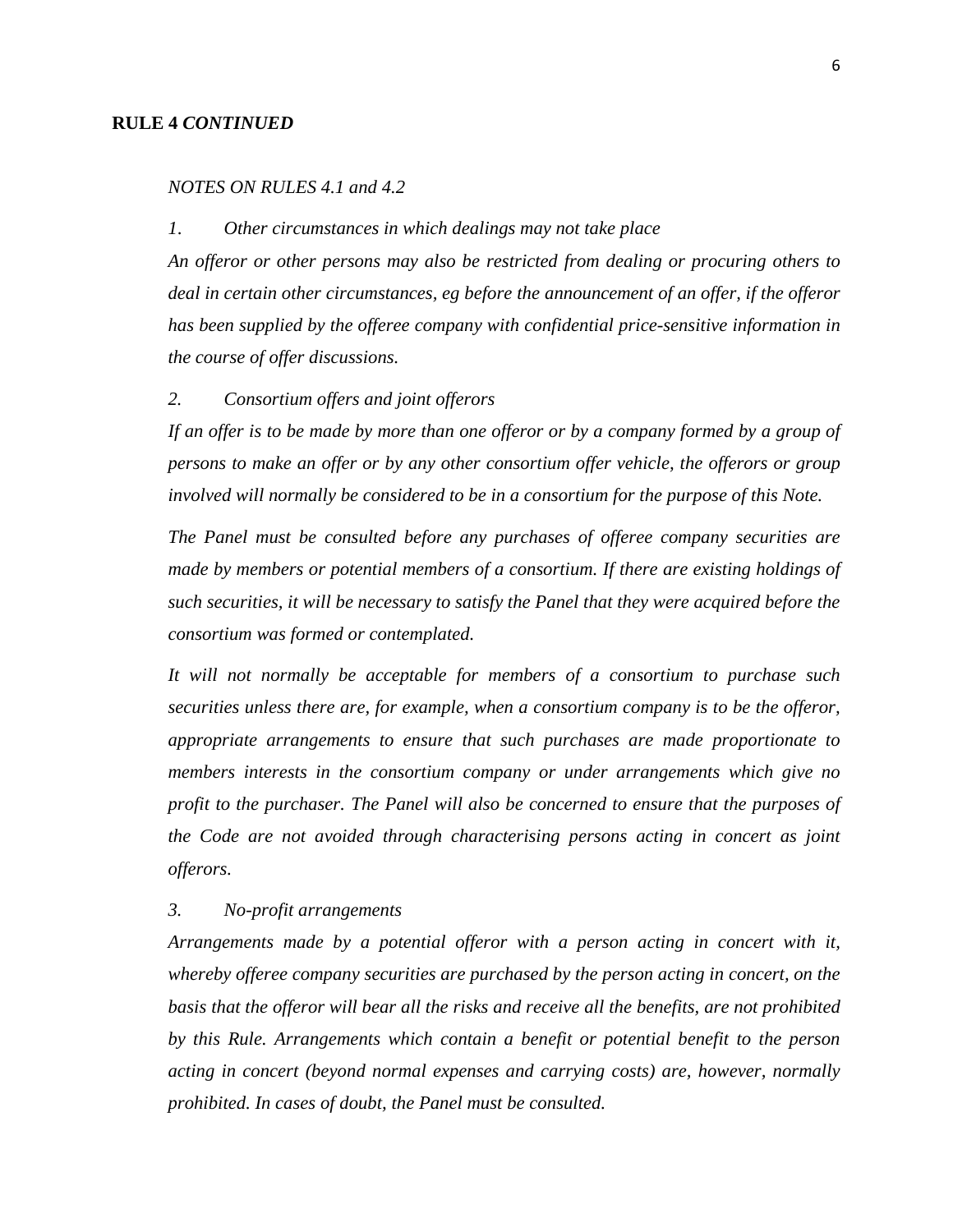## **RULE 4** *CONTINUED*

## *NOTES ON RULES 4.1 and 4.2 continued*

## *4. When an offer will not proceed*

*If, after an announcement has been made that offer discussions are taking place or that an approach or offer is contemplated, the discussions are terminated or the offeror decides not to proceed with an offer, no dealings in securities of the offeree company or, where relevant, the offeror, by the offeror or by any person privy to this information may take place prior to an announcement of the position.*

## *5. No dealing contrary to published advice*

*Directors and financial advisers to a company who own securities in that company must not deal in such securities contrary to any advice they have given to shareholders, or to any advice with which it can reasonably be assumed that they were associated, without giving sufficient public notice of their intentions together with an appropriate explanation.*

## *6. Discretionary clients*

*Sales of securities of the offeree company for discretionary clients by fund managers connected with the offeror, unless they are exempt fund managers, may be relevant (see Rule 7.2).*

## *7. Dealings between an offeror and connected exempt market -makers*

*See Rule 38.2.*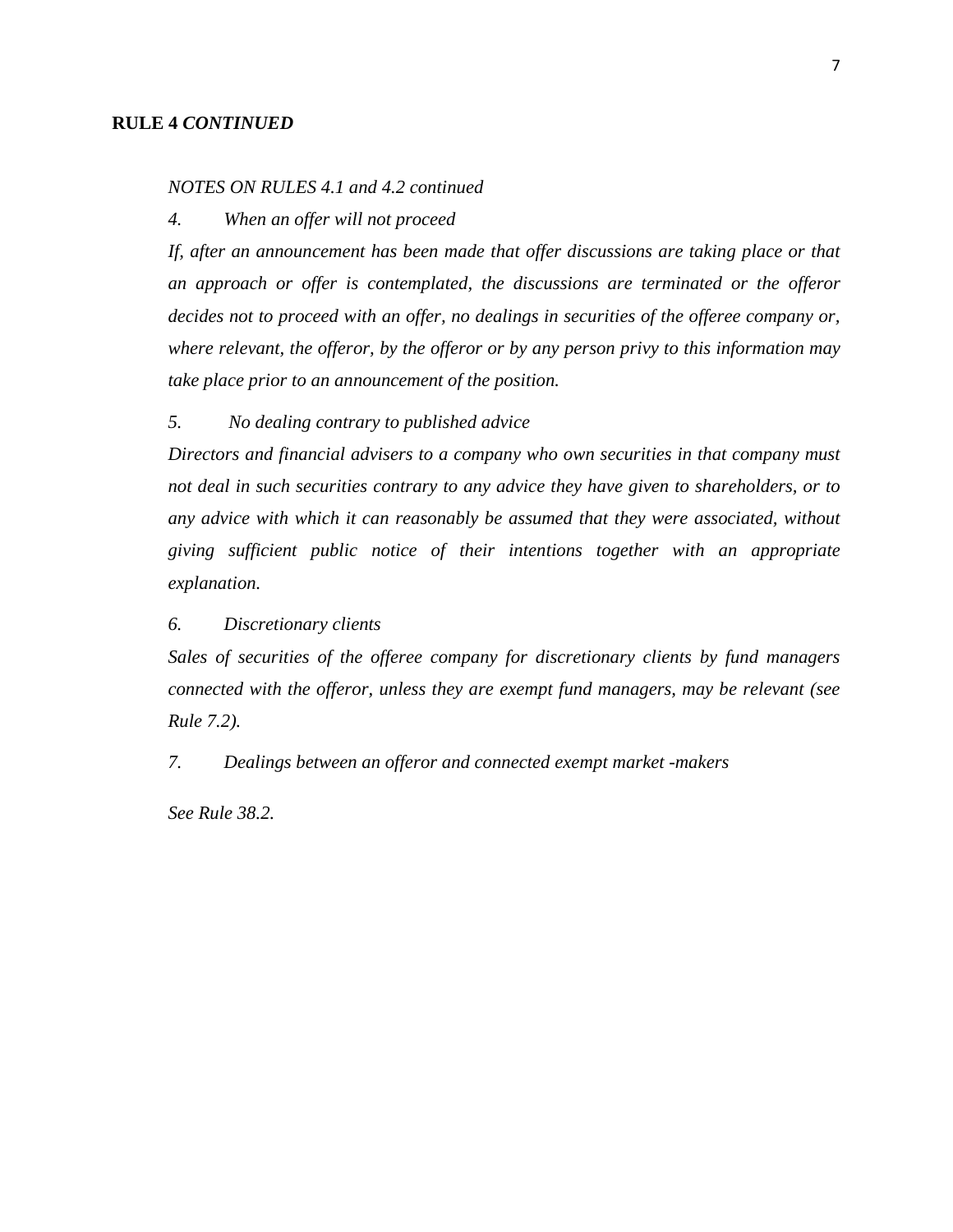## **SECTION Q. DEALINGS BY CONNECTED EXEMPT MARKET-MAKERS**

## **RULE 38**

## **38.1 PROHIBITED DEALINGS**

An exempt market-maker connected with an offeror or the offeree company must not carry out any dealings with the purpose of assisting the offeror or the offeree company, as the case may be.

### *NOTE ON RULE 38.1*

#### *Suspension of exempt status*

*Any dealings by an exempt market-maker connected with an offeror or the offeree company with the purpose of assisting an offeror or the offeree company, as the case may be, will constitute a serious breach of the Code. Accordingly, if the Panel determines that a market-maker has carried out such dealings, it will be prepared to rule that the market-maker should cease to enjoy exempt status for such period of time as the Panel may consider appropriate in the circumstances.*

## **38.2 DEALINGS BETWEEN OFFERORS AND CONNECTED EXEMPT MARKET-MAKERS**

An offeror and any person acting in concert with it must not deal as principal with an exempt market-maker connected with the offeror in relevant securities of the offeree company during the offer period. It will generally be for the advisers to the offeror to ensure compliance with this Rule rather than the market-maker.

## **38.3 ASSENTING SECURITIES**

Securities owned by an exempt market-maker connected with the offeror must not be assented to the offer until the offer is unconditional as to acceptances.

#### **38.4 VOTING**

Securities owned by an exempt market- maker connected with an offeror or the offeree company must not be voted in the context of an offer.

## **38.5 DISCLOSURE OF DEALINGS**

Dealings in relevant securities (as defined in Rule 8) by an exempt market-maker connected with an offeror or the offeree company, whether in or outside the United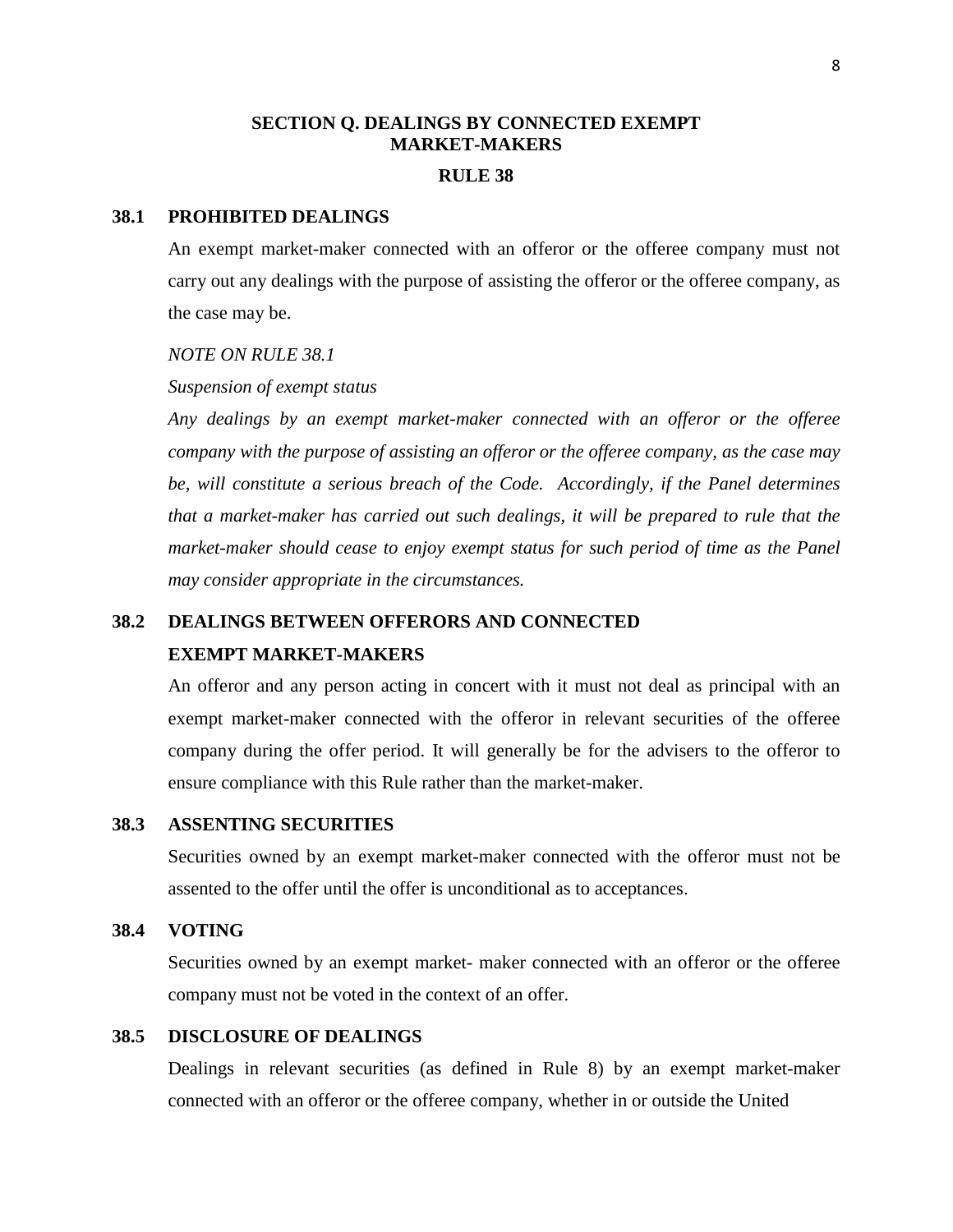## **RULE 38** *CONTINUED*

Kingdom, should be aggregated and disclosed to the Stock Exchange, the Panel and the press not later than 12 noon on the business day following the data of the transactions, stating the following details:—

- (i) total purchases and sales;
- (ii) the highest and lowest prices paid and received;
- (iii) whether the connection is with an offeror or the offeree company; and
- (iv) in respect of dealings which take place outside the United Kingdom, the relevant overseas location.

### *NOTES ON RULE 38.5*

*1. Method of disclosure*

*Announcements of dealings by or on behalf of an exempt market-maker under Rule 38.5 which are disclosed in writing (or by telex) to the Stock Exchange (Company Announcements Office) may be inspected there. Disclosure to the press is, therefore, unnecessary; separate disclosure to the Panel is, however, required.*

## *2. Exception*

*If the offer is not a securities exchange offer, there is no requirement to disclose dealings in securities of the offeror.*

*3. Rule 8*

*See Note 9 on Rule 8.*